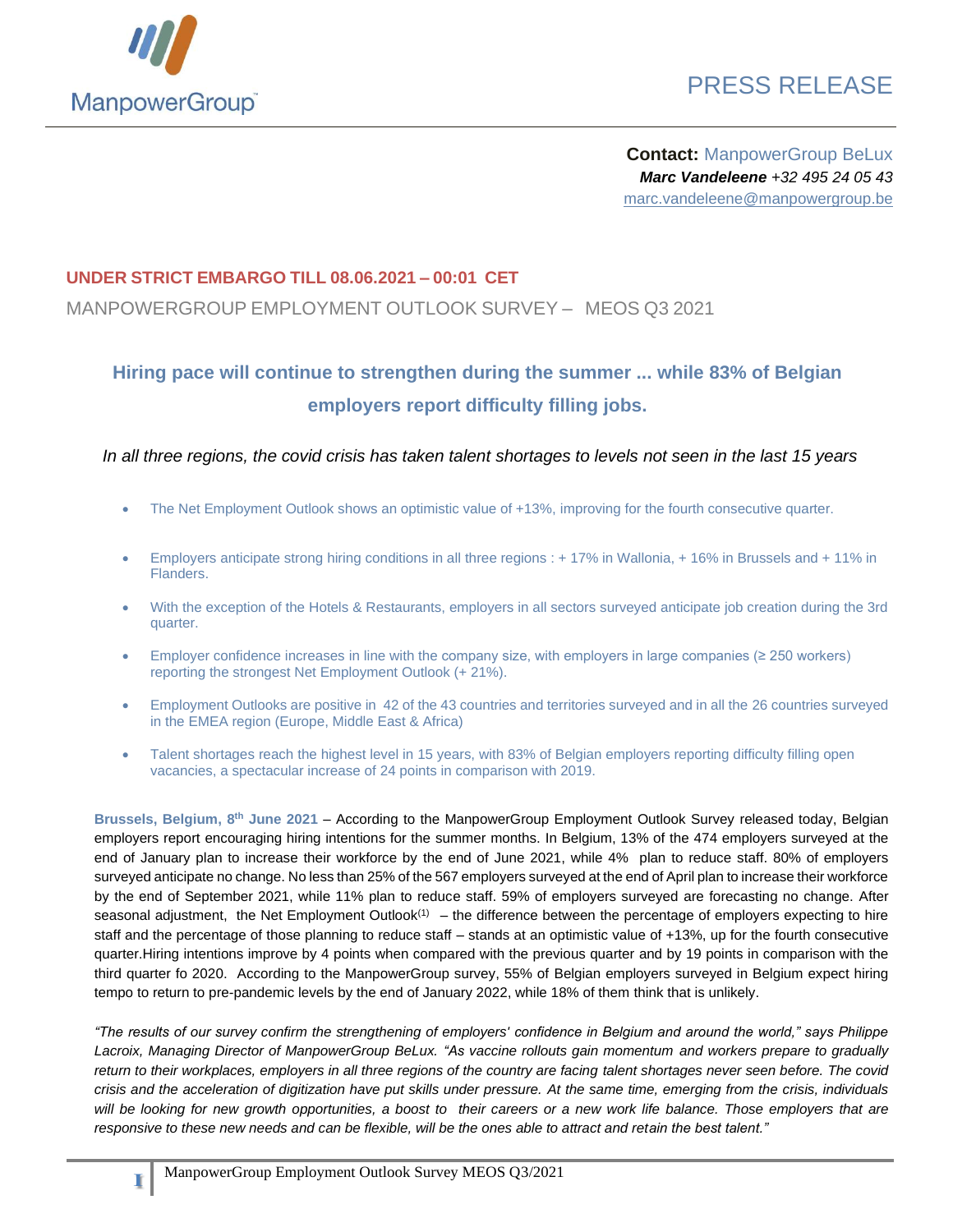

#### **Optimism in all three regions**

According to the survey results, the hiring climate will be favorable in all three regions: 17% in Wallonia, + 16% in Brussels (strongest Outlook in more than two years) and + 11% in Flanders. The Net Employment Outlook has improved everywhere, when compared with the previous quarter or with the same period last year.

#### **Job gains forecast in all industry sectors surveyed, except Restaurants & Hotels**

Payroll additions are anticipated in seven of the eight industry sectors during the third quarter of 2021. For the third consecutive quarter, employers in the Construction sector report the strongest hiring plans (+24%). Job creation will also intensify over the next three months in the Manufacturing sector (+ 20%), up 12 points from the previous quarter to reach its strongest level in 12 years. The hiring climate is also expected to be very favorable in Public services, health, education and social services (+ 18%), the 'Other production' sector (+ 16%) – Agriculture & Fishing; Electricity, Gas & Water; Mining & Quarrying industries – as well as in the Finance, insurance, real estate and business services sector (+ 14%). Employers also anticipate payroll gains during the upcoming quarter in Transport and Logistics (+ 10%) and the Wholesale and Retail Trade (+ 9%). Finally, despite a strong increase of 21 points compared to the previous quarter, employment prospects remain slightly negative in the Restaurant and Hotels sector (-3%). *"Almost one in five employers plans to lay off staff in the hospitality industry by the end of September, a figure which shows how worrying the employment situation is in this sector"*, explains Philippe Lacroix.

Hiring intentions strengthen in seven of the eight industry sectors when compared with the previous quarter and in all sectors when compared with this time one year ago.

#### **Employer confidence increases in line with company size**

According to the ManpowerGroup survey, the Net Employment Outlook shows an increasing value in line with the size of the company: + 6% for Micro businesses (<10 workers), + 13% for Small busineses (10-49 workers), + 17% for medium-sized companies (50-249 workers) and  $+21\%$  for large companies ( $\geq 250$  workers).

#### **Talent shortages like never before, in all the three regions**

Although labor markets are expected to rebound, employers will face talent shortages never previously seen by ManpowerGroup in 15 years. 83% of Belgian employers surveyed say they have difficulty filling their vacancies, a huge increase of 24 points compared to 2019. In all three regions, employers cannot find enough candidates or at least, not enough candidates who meet their requirements. Talent shortages affect 91% of employers in Wallonia (up 41 points), 84% in Brussels (up 29 points) and 75% in Flanders (up 9 points).

*"As a result of digitization, the Covid crisis has accentuated the polarization of the workforce, with, on the one hand highly qualified candidates with the (digital) skills highly sought after by companies, and on the other hand, profiles that do not have enough technical (hard skills) or interpersonal (soft skills). There is an urgent need on the job market to strengthen the employability of the workforce and this will need to start by improving education and training, which must evolve more quickly" explains Philippe Lacroix.*

#### **The most dificult hard and soft skills to find**

The Covid-19 crisis has created the biggest workforce shift and reallocation of skills since World War II and the survey results unsurprisingly place specialist and digital functions far ahead of generalist functions in the list of the most difficult positions to fill. In descending order, we find Operations/Logistics – engineers, technicians, skilled trade, logistics workers – IT/Data (19%), Manufacturing/ Production (15%), Sales & Marketing (11%), Front Office/Customer Facing (8%), HR (7%) and Administration/Office Support (5%).

Not only that, but in times of rapid transformation and uncertainty, soft skills have risen in importance and employers have difficulty finding them, particularly critical thinking and analysis (28%), leadership and social influence (26%), resilience, stress tolerance and adaptability (24%), initiative (23%), accountability, reliability and discipline (22%).

**2**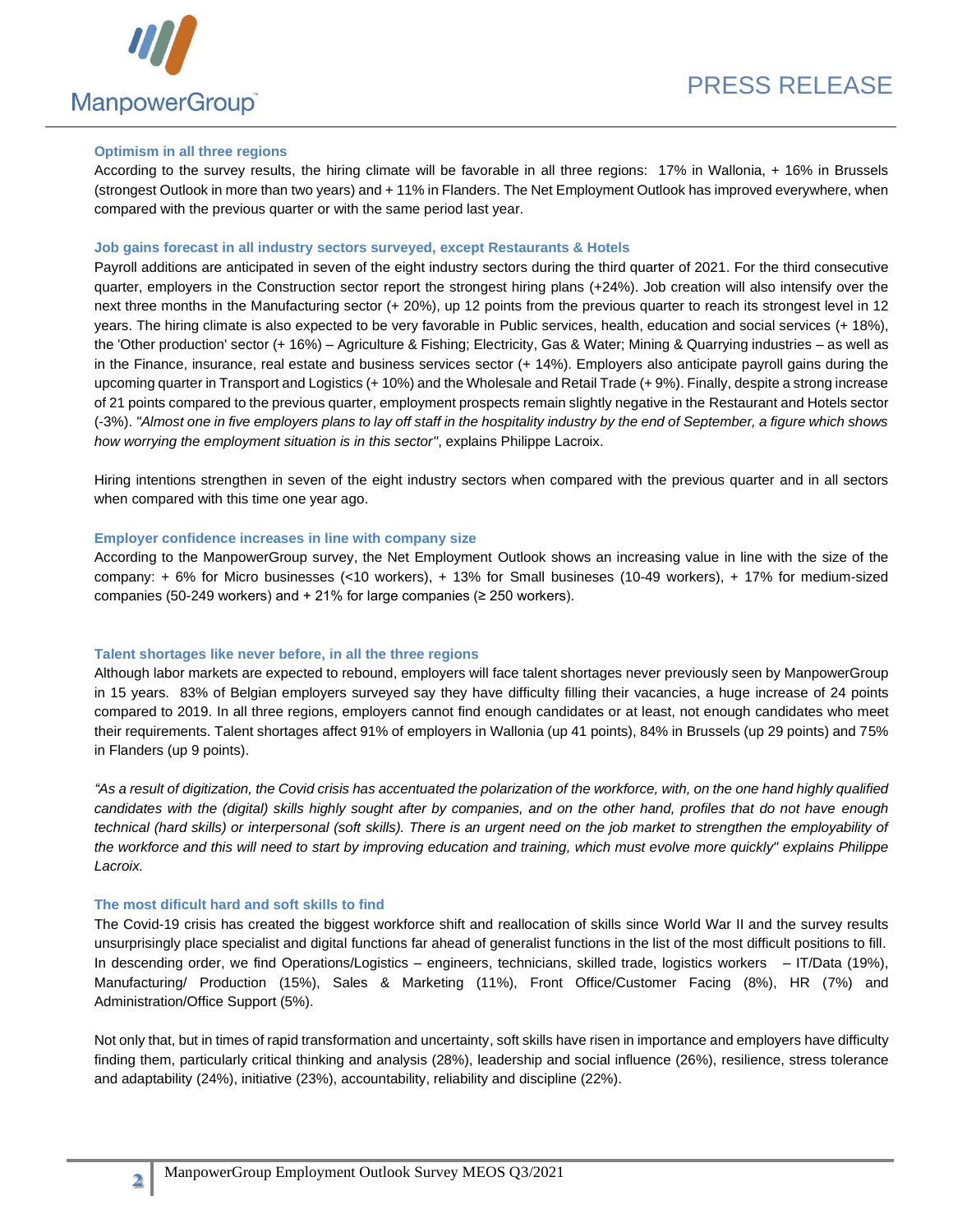

#### **A post-pandemic 'hiring-boom' on the horizon at global level and an increase in talent shortages**

According to ManpowerGroup, who surveyed the hiring intentions of more than 45,000 employers worldwide, a post-pandemic 'hiring boom' seems to be on the horizon. Employers anticipate payroll gains in 42 of the 43 countries and report stronger hiring plans in 31 countries. This encouraging trend is also observed in the EMEA region (Europe, Middle East, Africa), with positive recruitment intentions in the 26 countries surveyed, up in 22 of them. The Net Employment Outlook for the third quarter is positive and is improving in all larger economies, in Germany (+11%), in France (+ 9%), in the United Kingdom (+ 8%) and in Italy (+7%), as well as in the Netherlands (+ 9%). Elsewhere in the world, employers report encouraging Outlooks, for example in the United States (+25%), Australia (+17%), China (+13%), Japan (+10%), India (+7 %) or in Brazil (+7%).

With 83% of employers experiencing difficulties finding the right talent, Belgium ranks amongst the ten most affected countries, alongside France (88%), Italy (85%), Switzerland (83%), Germany ( 82%), Poland (81%) or Greece (80%). The United Kingdom (77%), Sweden (76%), the Netherlands (73%) and Austria (71%) are above the global average, while employers in Spain (64%), Norway (62%) and Portugal (60%) report levels of shortages below the global and European average. Finally, employers in India (43%), the United States (32%) and China (28%) have less difficulty finding the staff they need.

The results of the next ManpowerGroup Employment Outlook Survey will be released on 14th September 2021 and will *report hiring expectations for Q4 2021.*

(1) Throughout this report, we use the term "Net Employment Outlook." This figure is derived by taking the percentage of employers anticipating an increase in hiring activity and subtracting from this the percentage of employers expecting to see a decrease in employment at their location in the next quarter. The result of this calculation is the Net Employment Outlook. Net Employment Outlooks for countries and territories that have accumulated at least 17 quarters of data are reported in a seasonally adjusted format unless otherwise stated. Seasonally adjusted data are not available for Croatia.

## Presentation of the Survey

The ManpowerGroup Employment Outlook Survey for the third quarter of 2021 was conducted between 7 and 28 April 2021 by interviewing a representative sample of employers from over 45,000 private companies and public organizations in 43 countries and territories around the world (including 567 in Belgium). The aim of the survey is to measure employers' intentions to increase or decrease the number of employees in their workforce during the next quarter. All survey participants were asked the same question: "How do you anticipate total employment at your location to change in the three months to the end of September 2021 as compared to the current quarter?" It is the only forward-looking survey of its kind, unparalleled in its size, scope, longevity and area of focus. The Survey has been running for more than five decades and is one of the most trusted surveys of employment activity in the world. It is considered a highly respected economic indicator.

Note that in Quarter 2 of 2008, the survey adopted the TRAMO-SEATS model for seasonal adjustment of data. As a result, you may notice some seasonally adjusted data points change slightly from previous reports. This model is recommended by the Eurostat department of the European Union and the European Central Bank and is widely used internationally.

We have conducted a review and update of the MEOS survey to make it more relevant to the global business environment as we enter the 2020. From 2Q 2020, the industry sector categories used in EMEA countries have been updated. The total number of sectors has been reduced from 10 to seven, prior to the current quarter, data for some of the countries and territories included in the survey were weighted by industry sector and organization size. ManpowerGroup has decided to phase out weighting entirely across all countries and territories in the survey from 2Q 2020. From this point, all 43 countries and territories will receive findings based on target quota interviewing, increasing consistency across the survey. Seasonal adjustment of the data to reflect local labor market patterns will continue to be applied in all countries and territories taking part for more than four years.

## Note to Editors

**3**

Full survey results for each of the 43 countries and territories included in this quarter's survey, plus regional and global comparisons, can be found in the Manpower Press Room at www.manpower.com/meos. In addition, all tables and graphs from the full report are available to be downloaded for use in publication or broadcast from the ManpowerGroup Online Visual Library, also located in the Press Room on <http://www.manpowergroup.com/library> results for all 43 countries can be viewed in the new interactive [Manpower Employment Outlook Survey Explorer tool](http://www.manpowergroupsolutions.com/DataExplorer/) at [http://manpowergroupsolutions.com/DataExplorer/.](http://manpowergroupsolutions.com/DataExplorer/)